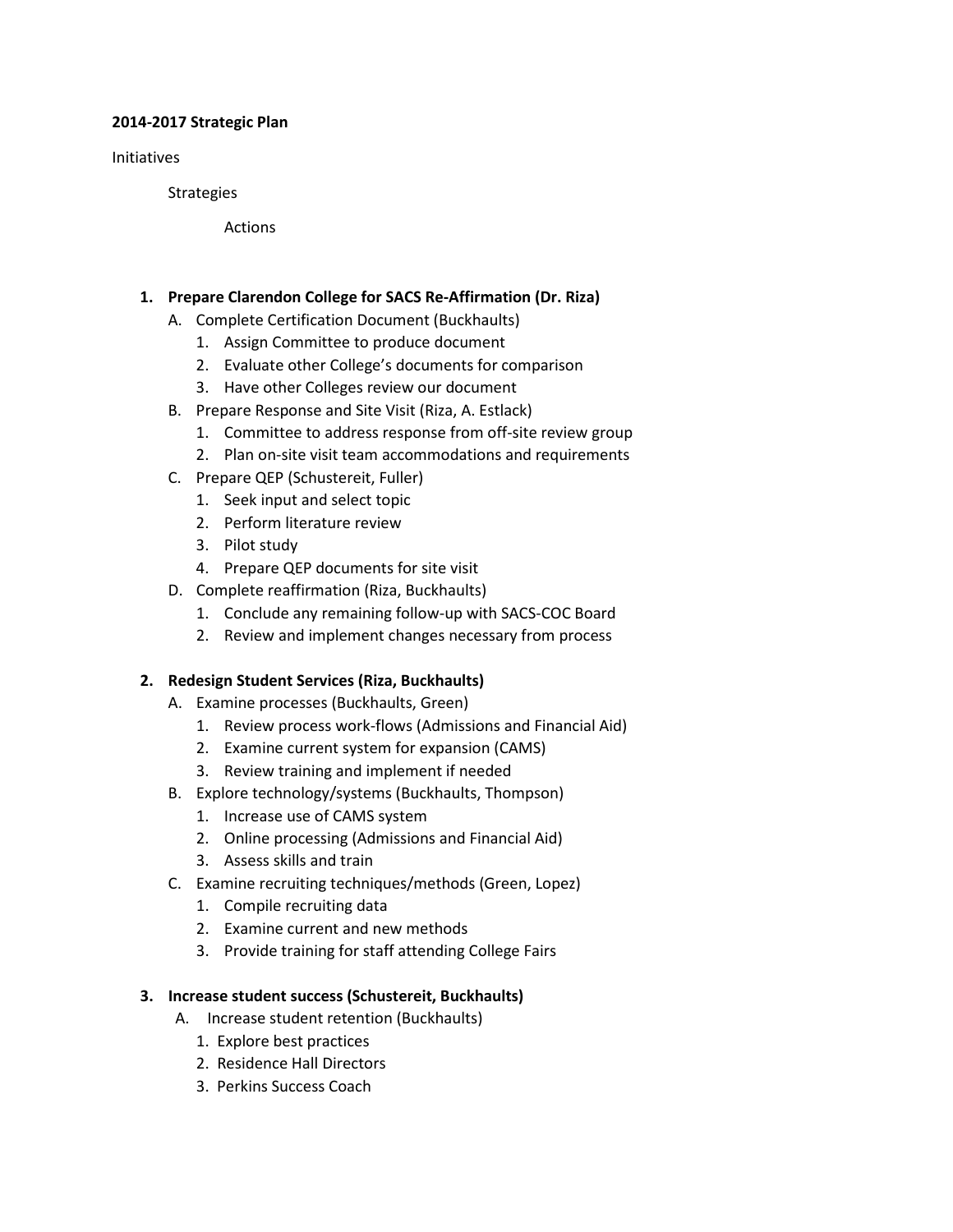- B. Review advising system and recommend changes (Green)
	- 1. Online degree audit
	- 2. Faculty advising model
	- 3. Strengthen Orientation Program
- C. Strengthen tutoring program/LRC (Buckhaults)
	- 1. HSSC in Pampa
	- 2. Implement LRC in Pampa
- D. Increase attendance (Schustereit)
	- 1. Examine best practices
	- 2. Create and implement pilot program

# **4. Strengthen College Cohesion and Presence in Community (Riza)**

- A. Increase interaction with community (A. Estlack)
	- 1. Record staff engagement on outside committees, organizations
	- 2. Encourage staff to volunteer
- B. Strengthen relationships within community (Riza)
	- 1. Increase partnerships with ISDs
	- 2. Economic Impact Study
- C. Increase pride/morale within College (Riza)
	- 1. Customer service training at All College Day
	- 2. Increase internal communication
	- 3. Centralize marketing, branding

# **5. Identify programs for expansion (Schustereit, Hall)**

- A. Increase CTE enrollment district wide (Hall)
	- 1. Increase usage of ITV
	- 2. Increase offerings in high schools
- B. Fine Arts
	- 1. Explore feasibility of additional programs
- C. Nights/Weekends (Schustereit)
	- 1. Explore opportunities for expanding CTE programs into nights and weekends
	- 2. Expand General Education offerings during nights
- D. Prison (Hall)
	- 1. Expand current course offerings
	- 2. Expand program to other sites
- E. Agricultural Program (Treichel)
	- 1. Pursue grant opportunities to increase course offerings
	- 2. Complete projects at LEC
- F. Business/Industry Partnerships (Hall)
	- 1. Pursue advisory committee members from community
	- 2. Seek to create internship/job shadowing programs for students

# **6. Design and implement effective models of instruction (Schustereit)**

A. Developmental Math project (Schustereit)